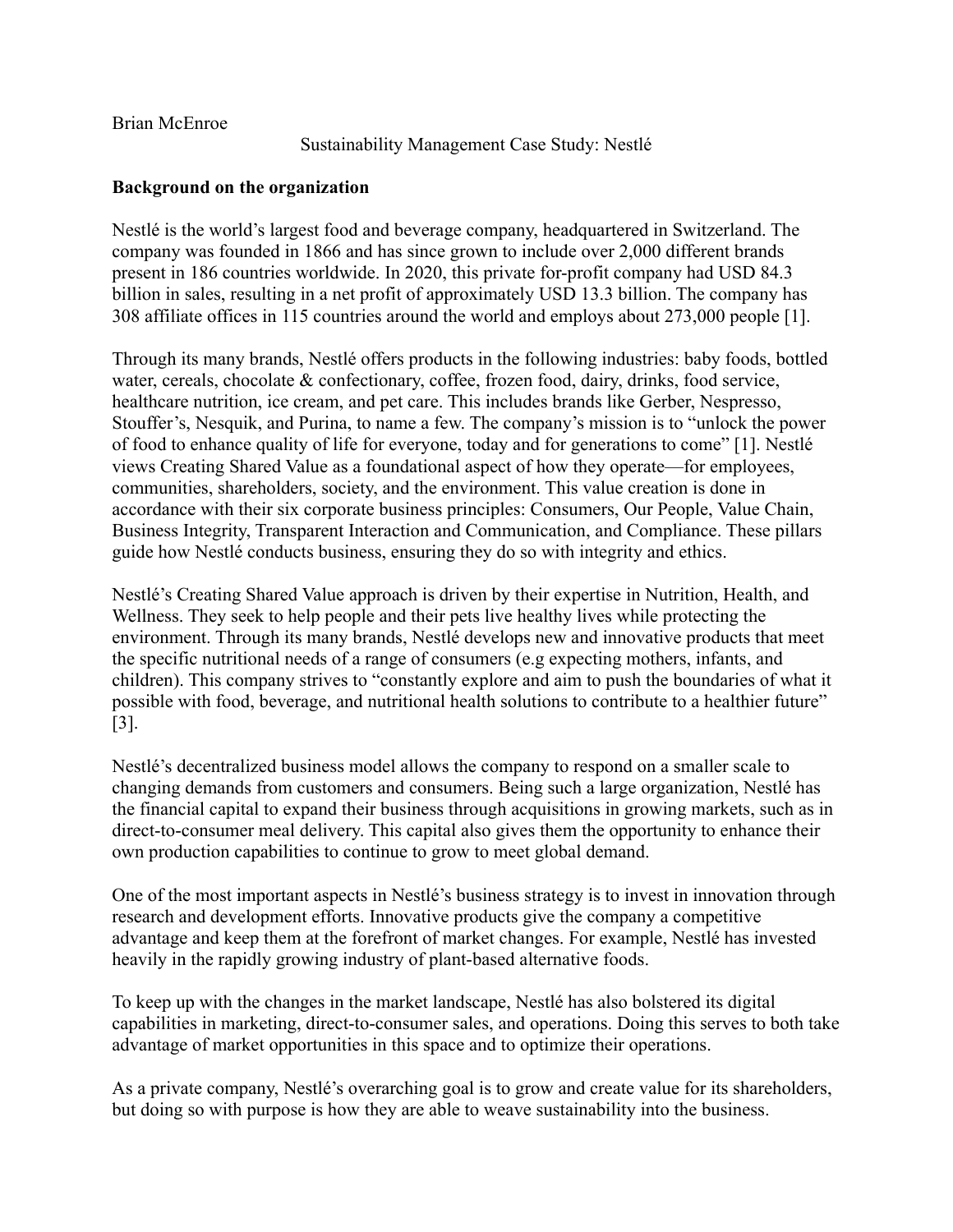#### **Definition of sustainability in this organization**

For Nestlé, sustainability includes factors beyond environmental stewardship, centering around how the company affects people. In their Creating Shared Value and Sustainability Report, the company structures its people-focused initiatives around the pillars of "individuals and families" and "communities" [4]. These non-environmental factors include, but are not limited to Social, DE&I, and Safety programs.

Nestlé's environmental pillar in its sustainability report generally follows a standard definition, as it touches on the well-known aspects that companies typically address. This includes water stewardship, emissions reductions, engagement in climate policy, preserving biodiversity, and packaging. One aspect unique to the industry in which Nestlé operates in is sustainable agriculture. As a food and beverage company, Nestlé is heavily reliant on agricultural production, so they must ensure that their practices are regenerative to maintain healthy soil on their farms. Additionally, being in this industry requires Nestlé understand and address the impacts associated with food waste throughout its value chain. Food waste not only creates emissions that the company needs to mitigate but is also a reflection of inefficiencies in their processes. This not only wastes the final product, but all the time, money, and energy that went into its production as well.

For individuals and families, Nestlé defines how it can be more sustainable as helping improve children's health [4]. This is also a unique aspect of the company's sustainability strategy as it pertains to the specific products offered by the company.

For communities, Nestlé drives sustainability by improving the livelihoods of the stakeholders that are affected by their business operations [4]. This mainly includes the farmers that they source from and other employees both in and outside of the organization that are a part of their supply chain. Promoting human rights, diversity, and employee health and safety are at the core of this pillar.

It is clear that Nestlé is well aware of the impact that it has on stakeholders throughout its value chain, and this factors into the specific initiatives that they lay out in their sustainability report. On the supply end, Nestlé engages with their farmers through their Farmer Connect program. The objective of this educational initiative is to train farmers around the world to follow best practices for maintaining a resilient and thriving farm [4]. This collaboration for sustainable solutions to agriculture is critical in developing a regenerative system. This extends also to the overall well-being of the farmers, with a focus on improving their health and economic sustainability. Furthermore, Nestlé strives to achieve increased traceability of its raw materials through their own auditing methodology. The focus of these audits mainly consists of child labor protection, deforestation, and animal welfare. The company also has more specific initiatives for two of its most important goods: cocoa and coffee. For example, the Nestlé Cocoa Plan incorporates both social and environmental aspects for trying to create a responsible cocoa supply chain [4].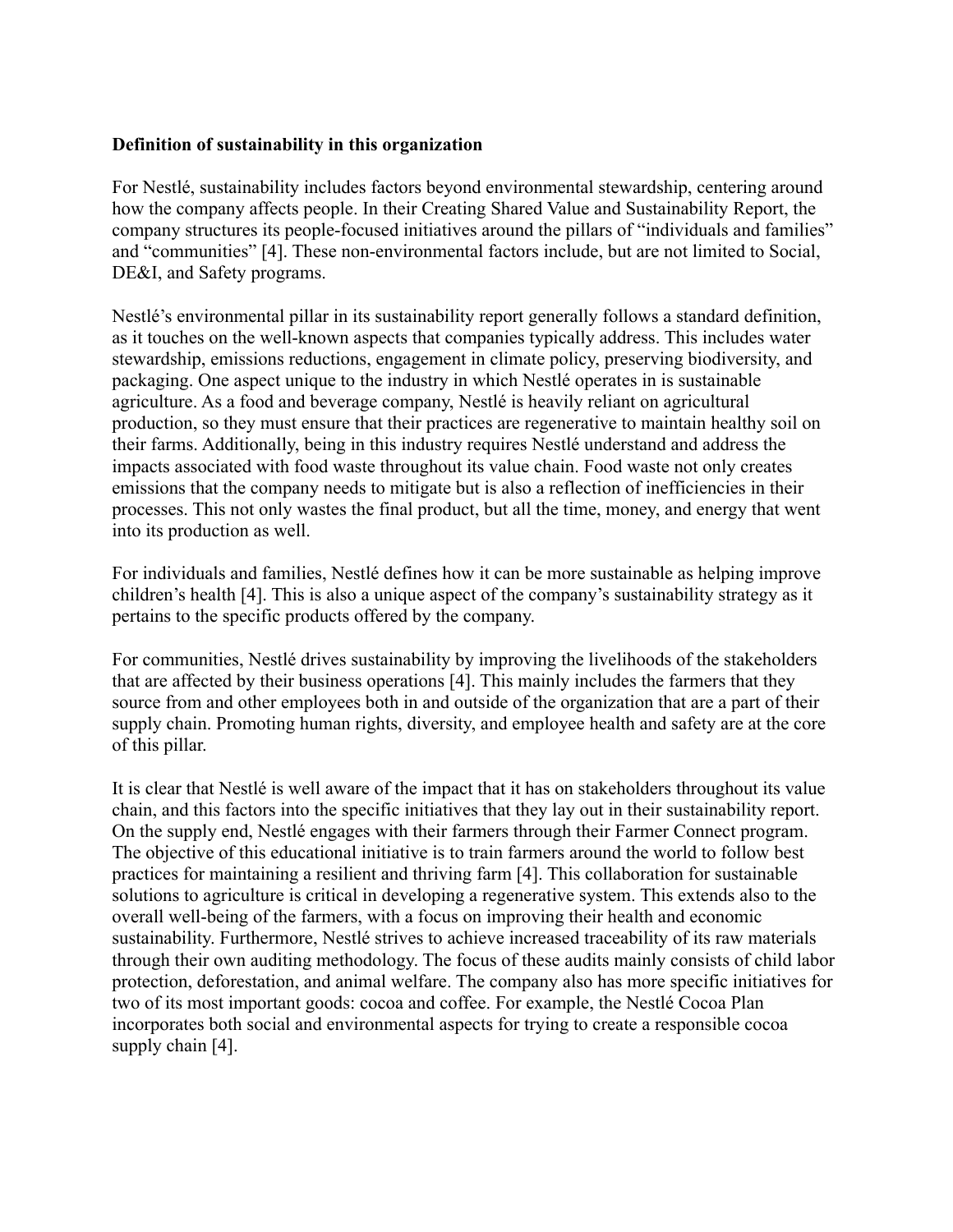In this supply chain management, Nestlé also acknowledges the UN's Sustainable Development Goals (SDGs). In each of the pillars of their overall sustainability strategy, the company comments on which of the SDGs their specific ambitions contribute to.

Nestlé also addresses sustainability on the demand side of their business. First, one of the defining aspects of their sustainability plan is based on how the company can use its platform to help people lead healthier lives. Offering healthier products and educating consumers about health, nutrition, and sustainability are different downstream-facing actions that Nestlé takes to work towards this goal. In addition, Nestlé's website clearly expresses the company's commitment to sustainability, putting it at the forefront of how they are seen by the public. In fact, 88% of the website's pages include fact-based environmental information [4]. The publicly released Creating Shared Value and Sustainability Report is another way that they broadcast their environmental and social initiatives and the progress they've made towards their goals.

This attention to the downstream end of the value chain also extends to how Nestlé approaches their packaging. As a consumer goods company, packaging is naturally a preeminent issue that Nestlé is confronting. To mitigate the effects that packaging can have on the environment and society, the company first looks to reduce the total amount used for its products. Of the packaging that is used, they have set a goal for 100% of it to be recyclable or reusable by 2025 [4]. Through the Nestlé Institute of Packaging Sciences that was created in 2019, the company seeks to find innovative packaging solutions that can limit the negative impact of this sector of the business.

### **Organization structure and capacity**

Within Nestlé, sustainability strategy is the responsibility of The Nomination and Sustainability Committee of the Board of Directors, with final approval and oversight from the full Board of Directors. Executive management also shares responsibility for climate-related matters, specifically the Executive Vice President CFO, who analyzes and manages financial risks, and the Executive Vice President Head of Operations, who oversees emissions reduction targets [5]. These two individuals report to both the CEO and the Executive Board in regards to sustainability. There are also several committees dedicated to carrying out Nestlé's sustainability agenda.

One such committee is the Global Sustainability Committee, chaired by the Head of Operations and CEO of Zone Americas, which governs the global climate action strategy and sustainable sourcing initiatives. The Caring for Water Committee provides oversight of water-related strategy, and is chaired by the Head of Operations, Head of Waters Strategic Business Unit, and Head of Corporate Communications. Lastly, the Issues Round Table manages environment-related issues, and is chaired by the Head of Operations and General Counsel, Corporate Governance and Compliance [5].

In companies of this size, sustainability needs to be the job of more than just one person or team. While the knowledge of dedicated sustainability professionals is necessary in corporations to drive change, all departments and employees need to buy in to make sustainability a top priority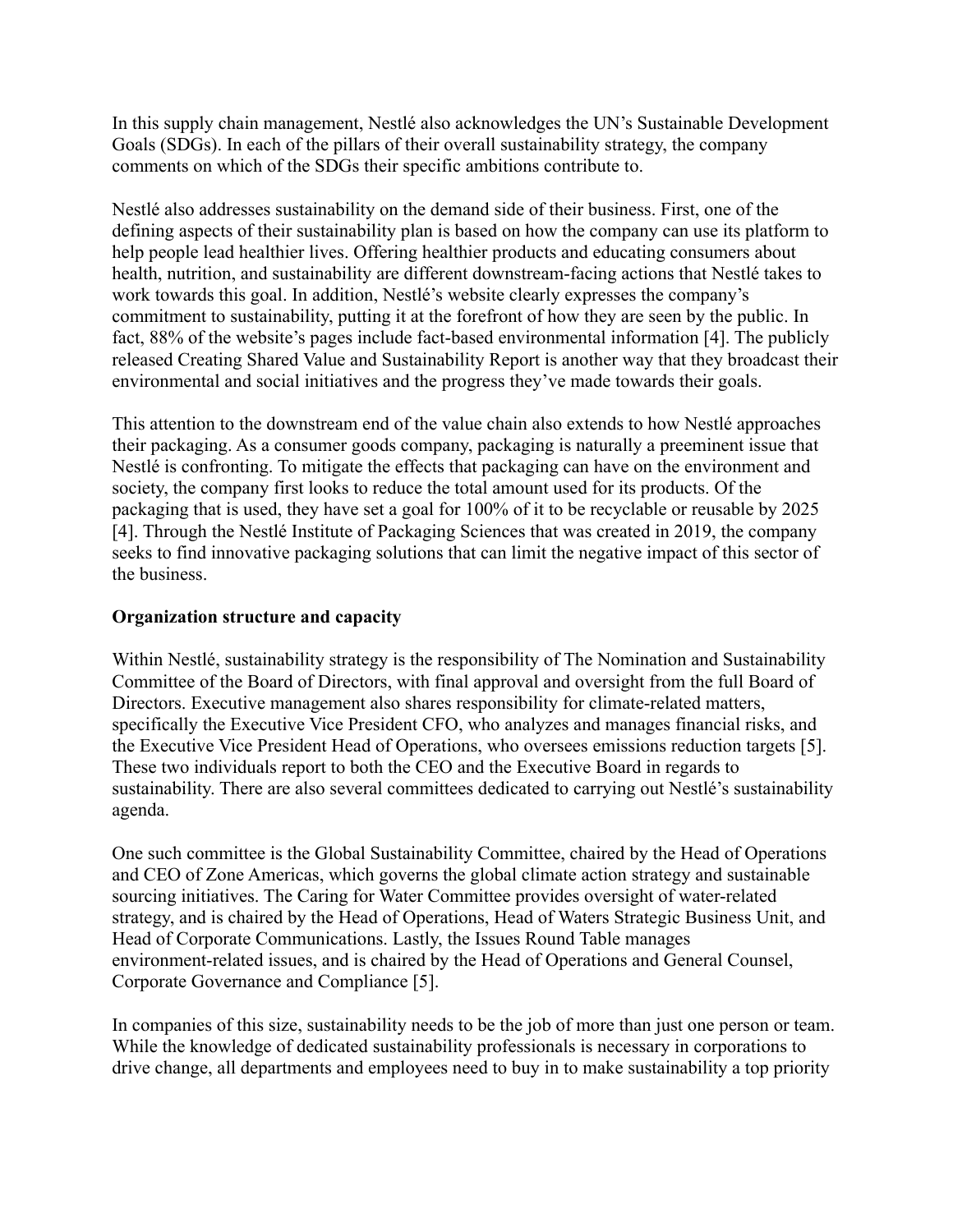in their existing work. This idea is how Nestlé is trying to incorporate sustainability throughout the company, rather than having it be an isolated component of the business.

Because of this, the sustainability function is spread across several departments of the company, including marketing, communications, public relations, engineering, finance, and operations. Each of these areas has a part to play in advancing sustainability, leveraging their skillsets to reach the overall company goals. Therefore, cross-discipline teams are vital to ensuring that mutually beneficial objectives are being met.

For Nestlé Health Science, a subsidiary of Nestlé that adheres to all of the sustainability goals laid out by the parent company, the Sustainability Lead spearheads the strategy design that will get them to achieve these goals. This role sits within the marketing department and reports to the President of Professional Health and Medical Nutrition at Nestlé Health Science. A Sustainability Steering Committee, which incorporates VPs of each division of Nestlé Health Science (marketing, operations, procurement, regulatory, and R&D) establishes cross-functional task forces that drive sustainability. The purpose of these task forces is to champion certain causes that are important to the company such as employee engagement, external partnerships, and innovation, among others. In ensuring that brands under the Nestlé Health Science umbrella are also compliant with these objectives, external brand leads (who are typically marketing personnel) also join these task forces.

With so many players involved in Nestlé's business, it's critical to establish a clear mission for everyone to follow. Having invested champions across the business and clear key performance indicators can go a long way in achieving successful sustainability programs.

# **Strategy & Metrics**

In its Creating Shared Value and Sustainability Report, Nestlé outlines several sustainability goals that will make them a more environmentally friendly and socially responsible company. The progress towards these goals is measured and tracked against key performance indicators that express both quantitative and qualitative targets.

In the "individuals and families" section of their comprehensive sustainability plan, Nestlé's 2030 ambition is "to help 50 million children lead healthier lives" [4]. They hope to achieve this by offering healthier options for consumers, inspiring people to lead healthier lives, and sharing nutrition knowledge. Within each of these actions, the company also lays out specific commitments and objectives for how they will follow through with it. For example, in offering healthier choices, Nestlé's commitment is to "further decrease sugars, sodium, and saturated fat" in their products [4]. To get there, they set objectives to reduce the sugars added to their foods and beverages by 5%, sodium by 10%, and saturated fat by 10% in products that do not currently meet global recommendations [4]. These ongoing efforts are just one aspect of how the company strives to achieve their mission in creating value for individuals and families.

For communities, the company's 2030 ambition is "to improve 30 million livelihoods in communities directly connected to our business activities" [4]. They intend on reaching this goal by enhancing rural development, promoting human rights, and advancing diversity, health, and safety among employees. Enhancing rural development includes implementing responsible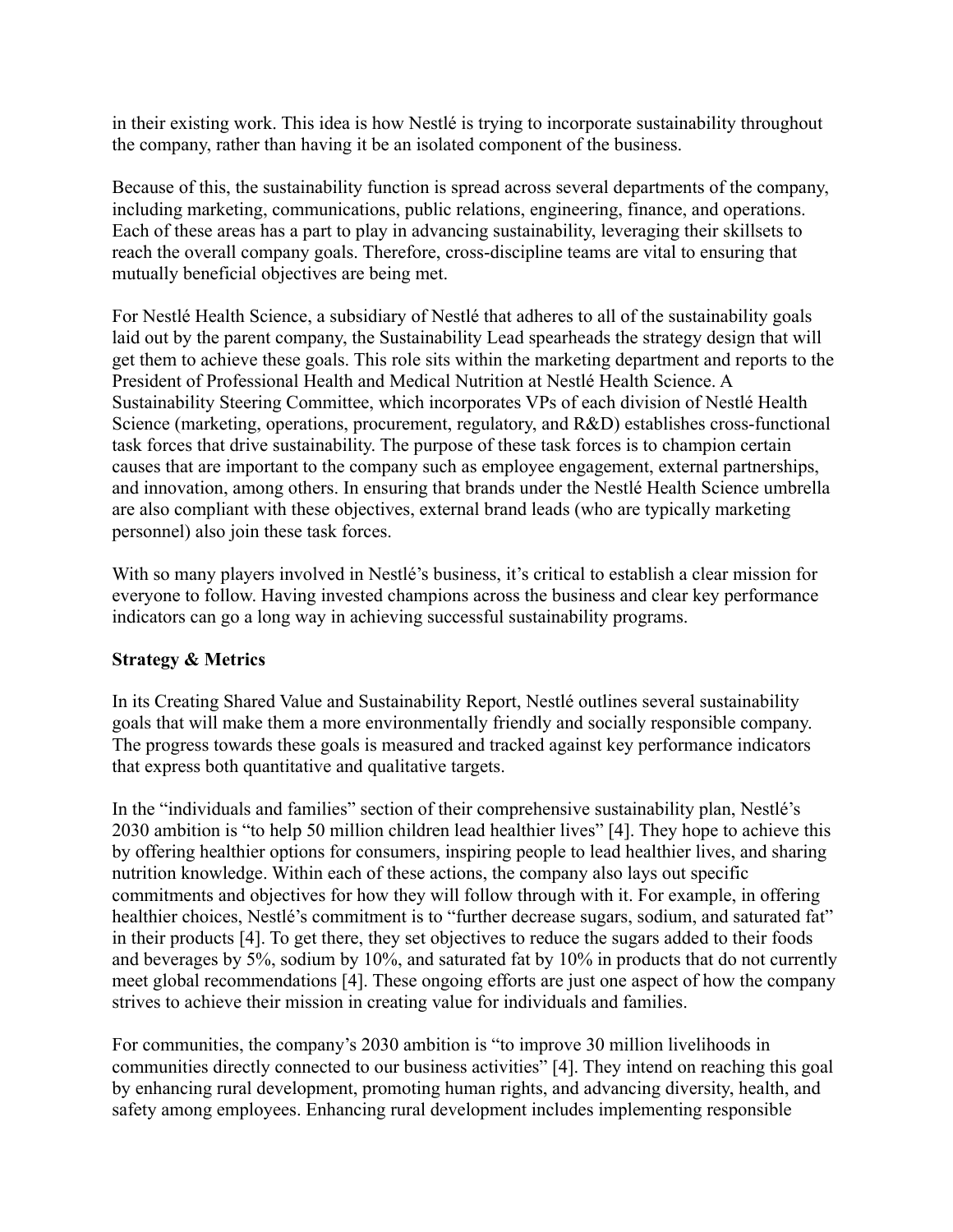sourcing, where the company is trying to have over 80% of the total spend and volume sourced from audited and compliant suppliers, and 70% to be "responsibly sourced" [4]. The definition of "responsible sourcing" is defined by the company itself, but typically includes third-party verification, such as Rainforest Alliance certification for cocoa farms. In promoting diversity throughout its workforce, Nestlé created a Gender Balance Acceleration Plan in 2019, which aims to increase the portion of women in leadership positions to 30% by 2022 [4]. These quantitative metrics allow for easier assessment of how successful the company is in achieving its goals.

Lastly, in the environmental pillar of its sustainability strategy, Nestlé's 2030 ambition is "to strive for zero environmental impact in our operations" by caring for water, acting on climate change, and safeguarding the environment [4]. To protect the vital resource of water, Nestlé's primary objective is to improve water efficiency throughout its operations by reducing withdrawals 35% from a 2010 baseline [4]. They also hope to advocate water stewardship in water-stressed areas to provide access to water, sanitation, and hygiene for the local communities. Partnerships with NGOs and other third-party organizations are key in tackling this issue on a global scale.

To address climate change, Nestlé strives to be a leader in the industry by setting ambitious targets and engaging in climate policy outside of its own operations. Nestlé has committed to achieving net zero emissions by 2050 and has established a roadmap in line with the Science Based Targets Initiative to help them get there.

Safeguarding the environment means that Nestlé will need to preserve natural capital and limit the negative impact that packaging can have. This means not only protecting forests, oceans, and soil, but restoring and regenerating where possible. To reach 100% recyclable or reusable packaging by 2025, they've developed a five-prong approach: reduce virgin plastic use, scale refillable systems, switch to alternative materials, work to improve the recycling system, and drive new consumer behavior [4].

With all of these goals set forth by the company, it's clear that sustainability is an important component to the overall organizational strategy. From potential disruptions in the supply chain to changing consumer demand for more sustainable products, there are climate related risks facing the company that, if not addressed, will hinder its continued success. In its CDP disclosure, Nestlé also acknowledges the reputational risk that can come with lack of action, and the risk that emerging regulations can have on their business, such as carbon pricing [5]. Without precaution, these risks can have a significant impact on the company's bottom line.

While there is not a sustainability component in employee performance reviews, management compensation does depend on achieving sustainability targets via incentives. For example, the Executive Vice President Head of Operations had the objective to develop a roadmap for achieving net zero emissions by 2050 to receive a monetary reward. Similarly, the energy manager had financial incentive for reducing Greenhouse Gas emissions for the company's direct and indirect emissions from energy (not including their supply chain) [5].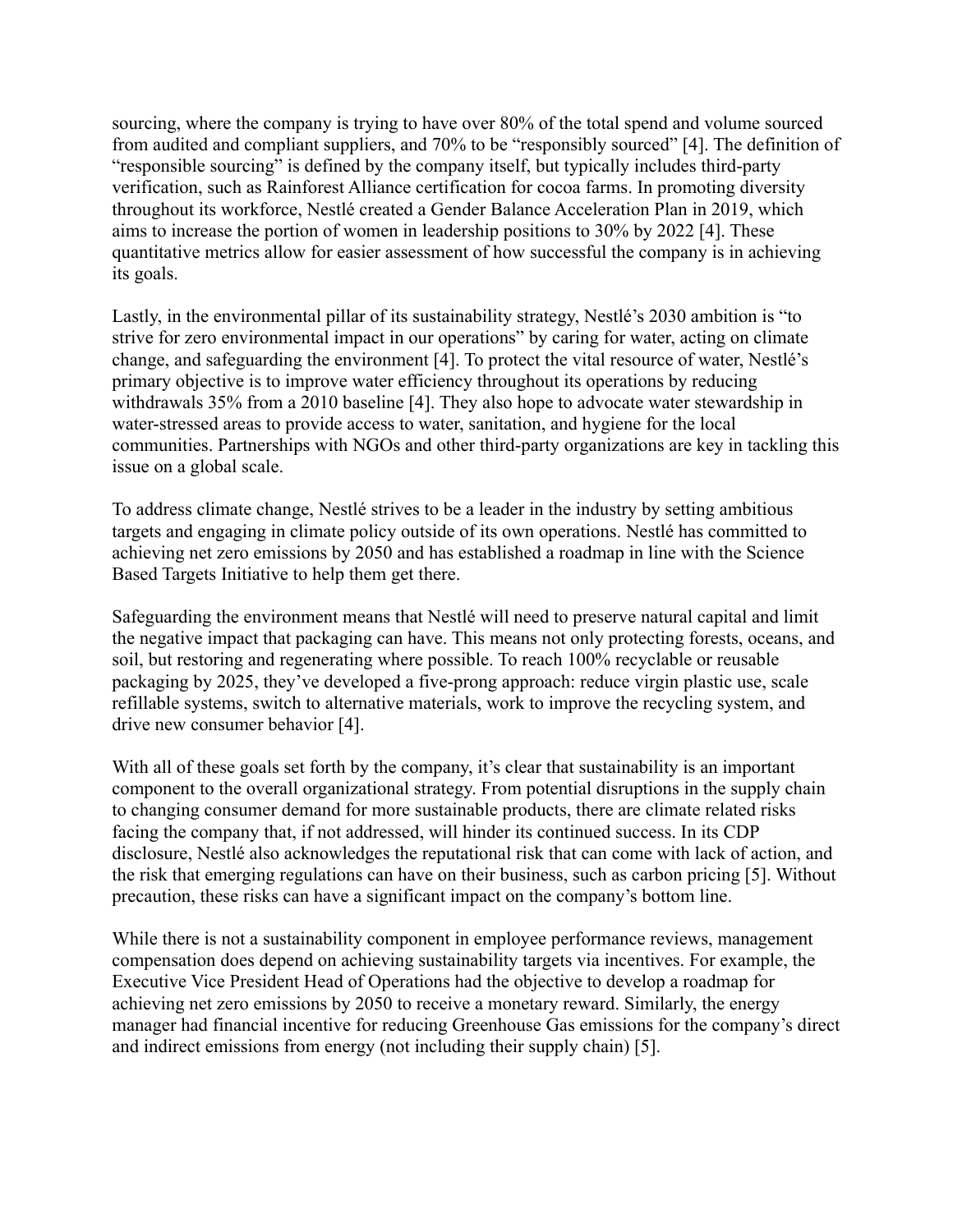For the commitments listed under each priority pillar (i.e. individuals and families, communities, and planet) in the most recent Creating Shared Value and Sustainability Report, Nestlé discusses outputs that will guide their sustainability agenda in the future, and outcomes of the progress they've made towards their 2020 goals. For instance, the company highlights that they were able to surpass their 2020 goal of reducing Greenhouse Gas emissions per ton of product 35% from a 2010 base year [4]. This is followed by their newly established target to achieve net zero emissions by 2050, with a roadmap for how they'll get there. In addition, the company reached their goal of sourcing 50% renewable electricity by 2020, on track for their target of 100% by 2025 [4]. Each of the objectives mentioned in the report includes a similar status update which helps understand how well the company is staying on pace with its goals. Reporting transparently also gives an authentic picture of their sustainability performance.

There are several examples of strategic choices that Nestlé has taken due to climate-related risks and opportunities. First, the company is expanding its selection of products that have a lower environmental footprint, such as plant-based foods and beverages. In the same vein, Nestlé is increasing its investment in R&D to achieve this new portfolio. Partnering with external third parties gives the company the chance to develop innovative food technology and packaging solutions. In addition, Nestlé has modified its business operations in an effort to reduce emissions—by optimizing distribution networks and warehouse systems [5]. In its supply chain, Nestlé has worked to improve agriculture practices to restore land and be environment positive, specifically in the dairy sector. All of these initiatives are in accordance with the main goal of net zero emissions by 2050.

For Nestlé, a successful sustainability program is defined by the company meeting the objectives laid out in the overall sustainability strategy. Doing this satisfies their idea of limiting the negative impact of the business on society and the planet.

#### **Internal Perceptions of sustainability**

In order to gather information on the internal perceptions of sustainability within Nestlé, I conducted interviews with a Communications Specialist and the Sustainability Lead at Nestlé Health Science, the subsidiary of Nestlé mentioned previously. Based on these conversations, it appears that sustainability is seen as an important aspect for the company to incorporate in its operations. Both of these employees were well aware of the negative impacts that the business can have on the environment and society, and the importance of the company taking responsibility for those impacts. This can also be seen in Nestlé's Created Shared Value and Sustainability Report which addresses the issues at hand and how Nestlé is working towards solving them.

While it is apparent to the employees that the company has made strides towards advancing sustainability, it is acknowledged that there is significant room for improvement in the daunting battle against climate change. One employee told me that she feels as though the sustainability program is in its early stages but is in progress towards becoming more deeply engrained within all of the organization's activities. She continued that this is in part due to "sustainability" meaning different things to different people in the company. Therefore, despite the emphasis on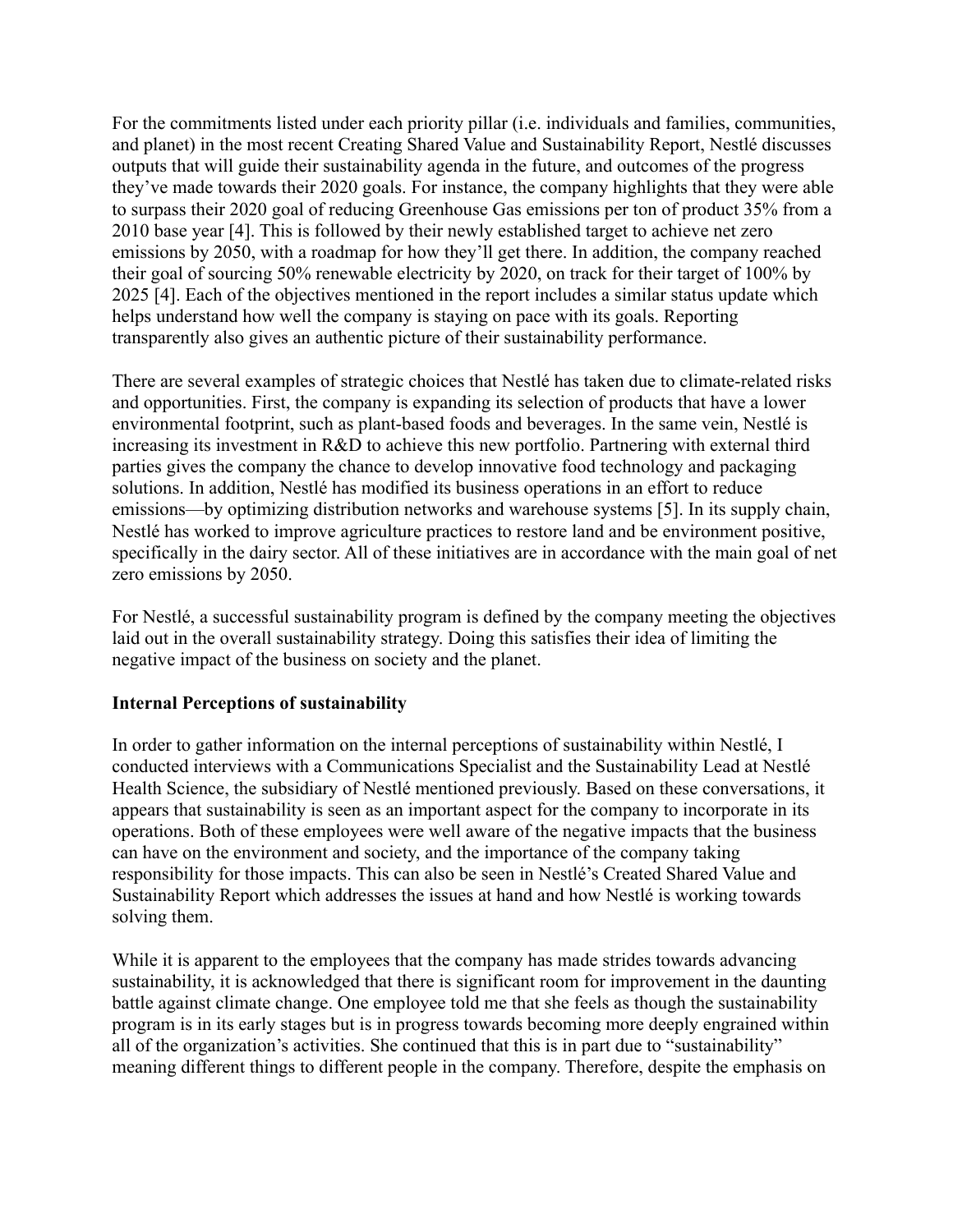sustainability from senior leadership, it is difficult in large corporations to have each and every employee agree on how it should be a part of the company's mission.

Sustainability has been an established program in Nestlé since 2000 when it formed the Sustainable Agricultural Initiative Nestlé (SAIN). Since then, Nestlé has hired full-time sustainability professionals and has added several programs including the Nestlé Institute of Packaging Sciences in 2019.

According to one of my employee interviewees, compared to other programs, sustainability initiatives receive less interest and are less successful due to their novelty. For example, the Employee Engagement Task Force on Sustainability formed by the company has been an especially difficult program. This initiative, which seeks to make advocates of employees both in and outside of work, has had trouble gaining traction because of the difficulty in getting people to commit to lifestyle changes.

In general, however, the employees that I spoke with understand the importance of sustainability in the success and growth of the company. This message starts with the CEO, who is especially aware of the implications that sustainability (or a lack thereof) can have on the business. With the support from senior leadership in addressing these issues, this creates a trickle-down effect that gets other employees to buy into the importance of the subject. The employees that I spoke with also understand that sustainability plays a key role in having long-term success and a competitive advantage in the industry. With growing consumer demand for sustainable and healthy food products, companies that can innovate early will establish a broad and loyal customer base. Both the opportunities and the risks associated with climate change are crucial for Nestlé to address in maintaining its leadership in the industry.

One area of sustainability in which Nestlé has made valuable progress is its engagement with suppliers. In working directly with farmers, this not only educates them on best practices for reducing environmental footprint but also provides financial empowerment—improving the lives of them and their families. Nestlé has also made significant investment in plant-based products, reduced the emissions per ton of product by 37% since 2010, and has made 88% of their packaging (by weight) reusable or recyclable [2]. In general, the organization has met most of its targets set for 2020, and has created ambitious goals to further progress these initiatives. While this progress is a good step in the right direction, it is important to note that with its size and scale, Nestlé must engrain sustainability throughout all of its operations to truly make substantial progress in reducing its impact.

While sustainability is not included in the on-boarding process at Nestlé, it is often mentioned in job postings in the background of the company. More and more people entering the workforce are interested in working for sustainable companies, and publicly advertising this is important for companies in getting the best talent.

# **Applicability**

The ways in which Nestlé manages the sustainability aspects of its business are most applicable to organizations of similar size and scale. Being such a large corporation, Nestlé has the unique ability to engage with and influence different stakeholder groups. Nestlé also has the financial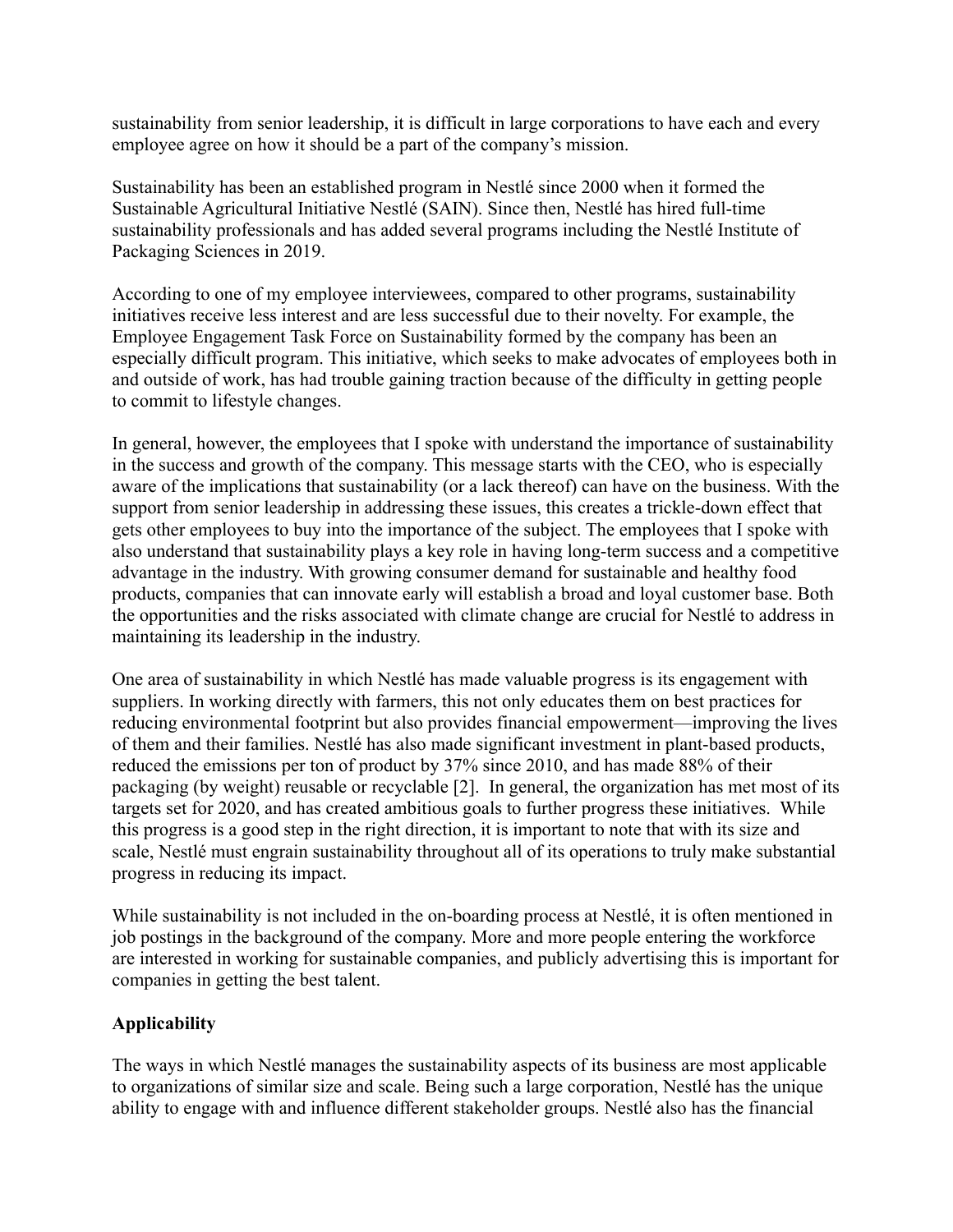capital and resources to ambitiously tackle these pressing issues through innovation. Thus, companies without established market share and substantial funding potential are not able to follow a similar path towards achieving sustainable business operations.

However, while these financial attributes are distinctive of global, industry-leading companies, the cultural aspects of how Nestlé incorporates sustainability into its business can be applied to any organization. In speaking with the Sustainability Lead at Nestlé Health Science, she made it clear that having a purpose and setting a culture are major factors that determine the success of sustainability programs. When employees are all working together towards the same goal, collaboration becomes easier, and progress moves quicker. Constantly reminding employees not only what the objective is, but why it's important will keep it front of mind during their daily work. Because this concept is fairly new to most people not working directly in the sustainability field, establishing the business case is a necessary step in getting buy in from employees.

In recent years, Nestlé has been successful in beginning to embed sustainability in its culture. Externally, it's clear that the company takes its responsibility seriously. Internally, it seems that over the next few years, sustainability will naturally become an added part of the job description for all employees.

Hopefully, more and more companies in the future will adopt Nestlé's strategy of Creating Shared Value for individuals and families, communities, and the planet.